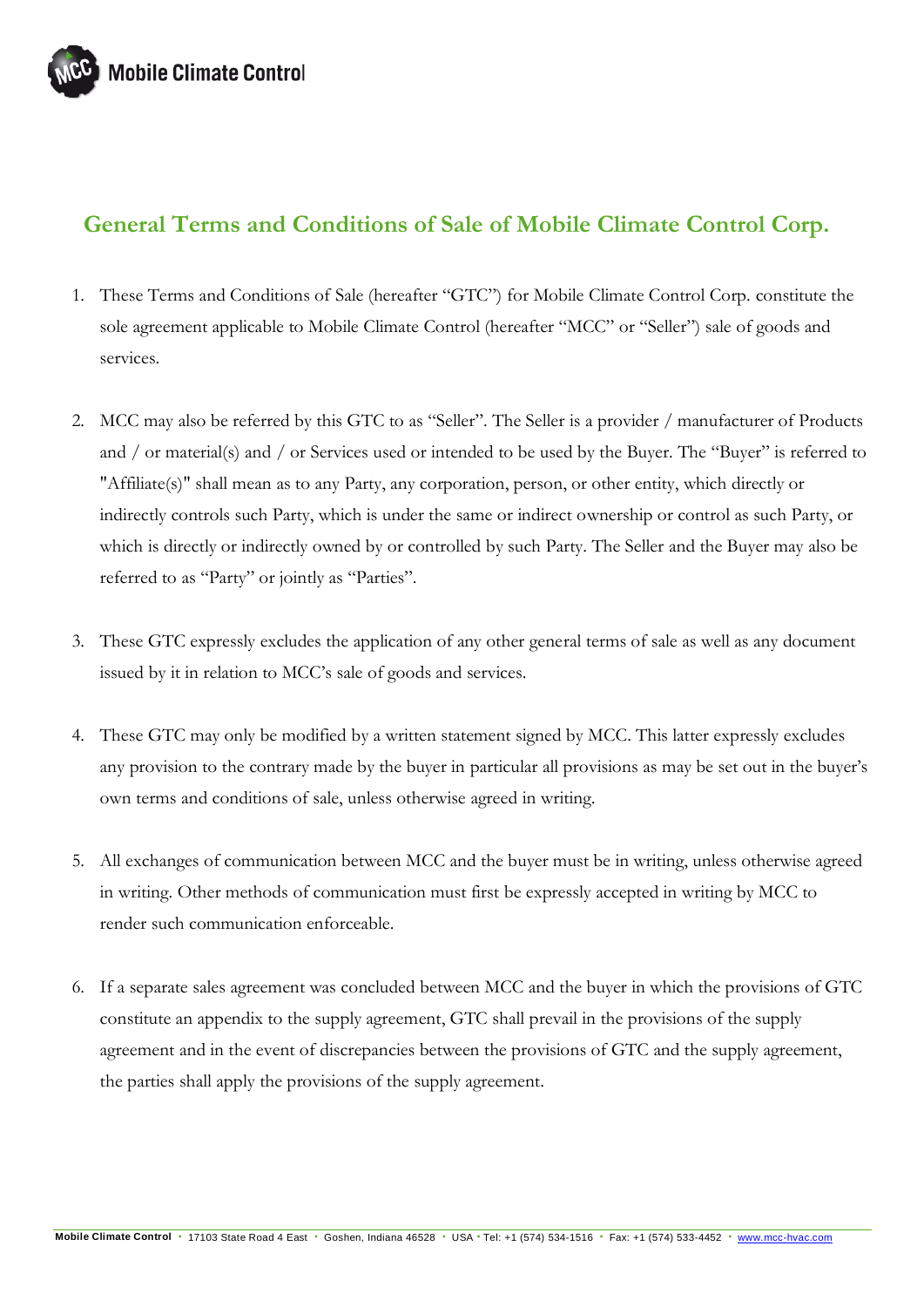

- 7. Unless stated otherwise, prices are stated in USD or other currency agreed between sides in writing, are subject to change without notice, and do not include taxes or duties of any kind in the country of origin of the Products. These are the obligations of Buyer, and imposition of such upon Seller shall entitle Seller to reimbursement from Buyer.
- 8. Subject to credit approval, payment shall be made 30 days from date of invoice unless otherwise agreed in writing. If payment is not timely made, Seller shall have the right to charge interest on the unpaid balance, which shall accrue from the date at a rate which is the lesser of 2 % per month or the maximum legal rate. Buyer shall indemnify Seller against any and all expenses of collection arising from Buyer's default.
- 9. Unless designated otherwise, goods are sold FOB Seller's factory. Buyer shall bear the risk of loss, damage, or destruction from the shipping point unless otherwise agreed in writing or indicated in INCOTERMS 2020.
- 10. MCC warrants the goods which are of Seller's manufacture in accordance with its applicable Warranty Conditions which are indicated in separate document. For any other goods sold hereunder, Seller shall furnish and assign to Buyer only such warranties as Seller receives.
- 11. Seller's maximum liability for any reason (except for personal injury) under this contract shall consist of the refunding of all moneys paid subject to the right of removal and return of equipment to Seller. IN NO EVENT SHALL SELLER HAVE ANY LIABILITY FOR INDIRECT, INCIDENTAL, OR CONSEQUENTIAL DAMAGES. Unless specifically agreed in writing, seller shall not be liable for corrosion, or the physical or chemical effects of liquids, gases, or other materials used with the goods. Any claim for breach of contract or obligation must be brought within one year after the breach occurs.
- 12. Work and materials in addition to, or different from, that stated herein, and changes in drawings or specifications, shall be subject to Seller's approval, and shall entitle seller to an adjustment in the contract price and schedule. Cancellation shall be subject to Seller's approval, and shall entitle Seller to all damages or losses, including loss of reasonable profits, and for cost and expenses incurred.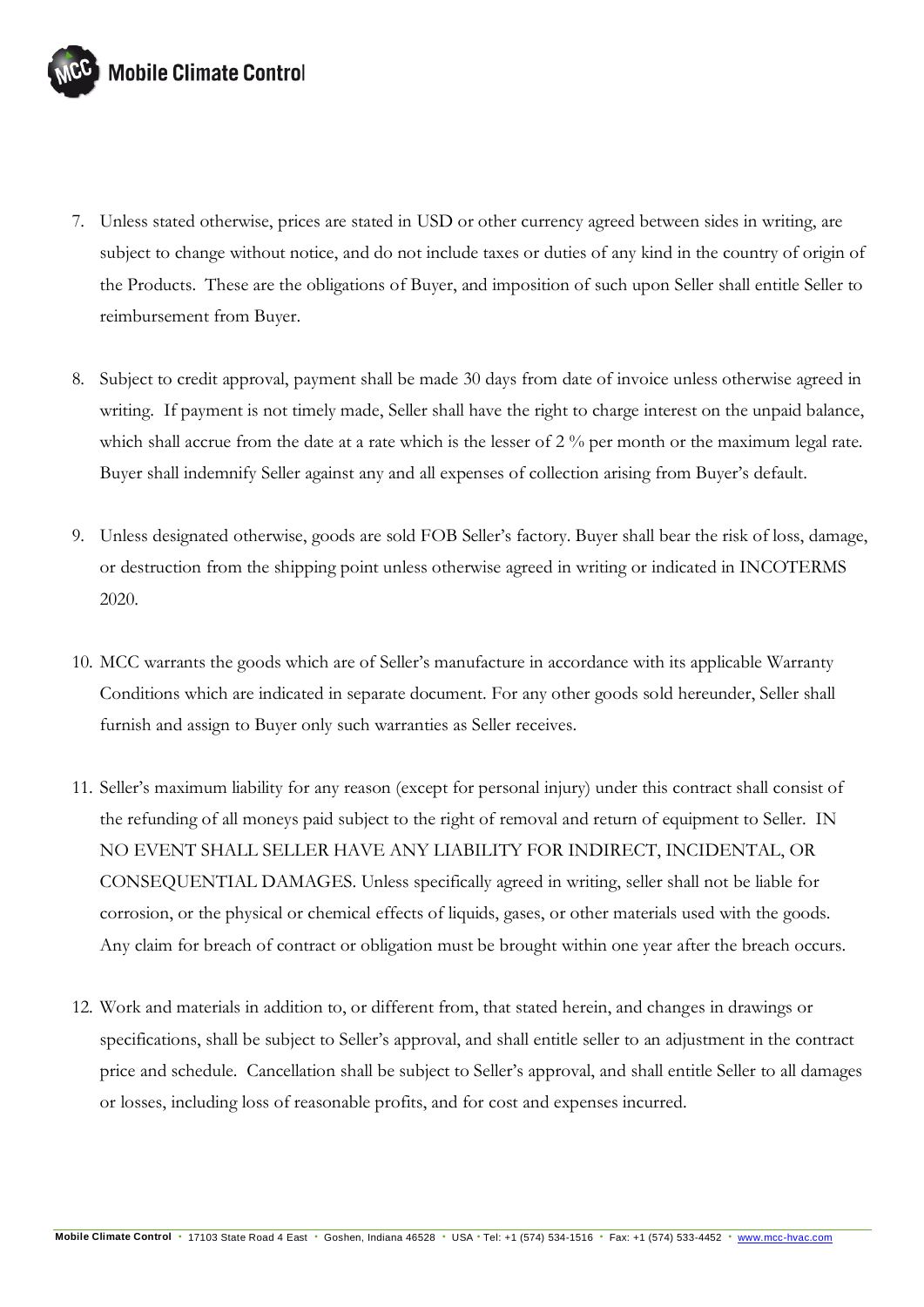

- 13. Buyer may place Purchase Orders for Products and Services by e-mail, telefax, EDI or any other mutually agreed method in writing at the agreed single order entry point. The Seller shall provide the Buyer with a written confirmation of the Purchase Order(s). Unless otherwise agreed, if the Buyer has not received confirmation of the Purchase Order(s) within seven (7) working days from Seller sending the Purchase Order, the Seller shall be deemed to have accepted the Purchase Order(s). The Seller has an obligation to accept Buyer's Purchase Orders as long as such Purchase Orders are in the framework of the agreed Lead Times.
- 14. Unless specifically agreed in writing, shipment dates quoted are estimates, and Seller does not guarantee a particular date for shipment or delivery of goods. Seller shall not be liable for any losses, damages, or penalties occasioned by late performance, nor any deviation in performance due to fires, strikes, labor disputes, supplier delays governmental actions, acts of nature, or any other condition beyond Seller's control. Partial shipments are authorized. Quotations are valid for 90 days except as otherwise stated.
- 15. The Scope of Supply must strictly conform to all requirements of the Purchase Agreement and its appendices, including but limited to all specifications, Product data and quality requirements. The Buyer must provide the Seller with any and all needed documents, information and data for the sole purpose of delivering of the Products to the Buyer. Any and all such documents, information and data are and remain the sole and exclusive property of Buyer and/or its customer, and the Seller shall not disclose or use them for any other purpose than for the delivery of the Products for Buyer.
- 16. The Seller and Buyer may agree upon a forecasting process, if applicable. Unless expressly otherwise agreed upon in advance in writing, Buyer shall be under any obligation to purchase Products or materials from the Supplier on the basis of any forecasts issued, and such forecasted purchase volumes may only be exceeded or undercut by Buyer upon written agreement.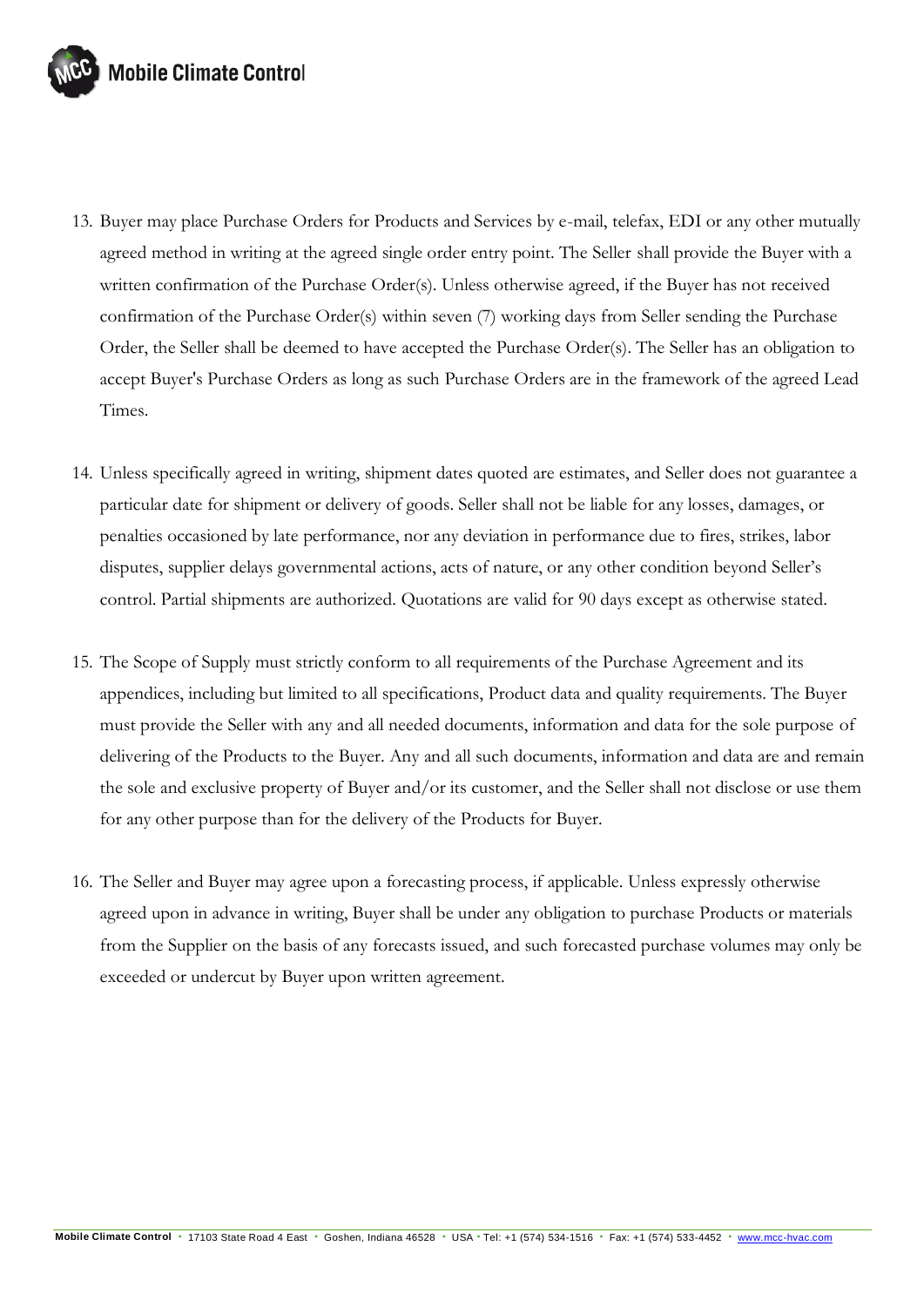

- 17. Buyer may cancel Purchase Order(s) subject to the following terms: (1) standard Products may be cancelled at no cost to Buyer only after written confirmation of Seller; (2) Buyers specific Products may be cancelled at no cost to Buyer prior to the agreed Lead Time of the respective Product only after written confirmation of Seller. In the event Buyer cancels a Purchase Order of Standard Products or Buyer specific Products after the expiry of the respective Lead Time of the Product, Buyer shall compensate the Seller against proper documentation the direct costs for materials which the Seller has incurred prior to the date of cancellation, provided that such direct costs are based on Buyers Purchase Order and the materials cannot be used for production of any other Products to be supplied by the Seller to Buyer, or to any other customer of the Seller.
- 18. Unless specifically agreed in writing, shipment dates quoted are estimates, and Seller does not guarantee a particular date for shipment or delivery of goods. Seller shall not be liable for any losses, damages, or penalties occasioned by late performance, nor any deviation in performance due to fires, strikes, labor disputes, supplier delays governmental actions, acts of nature, or any other condition beyond Seller's control. Partial shipments are authorized.
- 19. Seller shall have no liability whatsoever for equipment or component failures or other damages or losses which arise as a result of improper installation or incorrect application of the goods.
- 20. Seller shall not be liable or responsible to buyer, nor be deemed to have defaulted or breached this GTC, for any failure or delay in fulfilling or performing any term of this GTC when and to the extent such failure or delay is caused by or results from acts or circumstances beyond the reasonable control of Seller including, without limitation, acts of God, flood, fire, earthquake, explosion, governmental actions, war, invasion or hostilities (whether war is declared or not), terrorist threats or acts, riot, or other civil unrest, national emergency, revolution, insurrection, epidemic, lockouts, strikes or other labor disputes (whether or not relating to either party's workforce), or restraints or delays affecting carriers or inability or delay in obtaining supplies of adequate or suitable materials, materials or telecommunication breakdown or power outage.
- 21. Any agreement arising hereunder shall be governed by, and construed in accordance with, the laws of the Pennsylvania, USA.